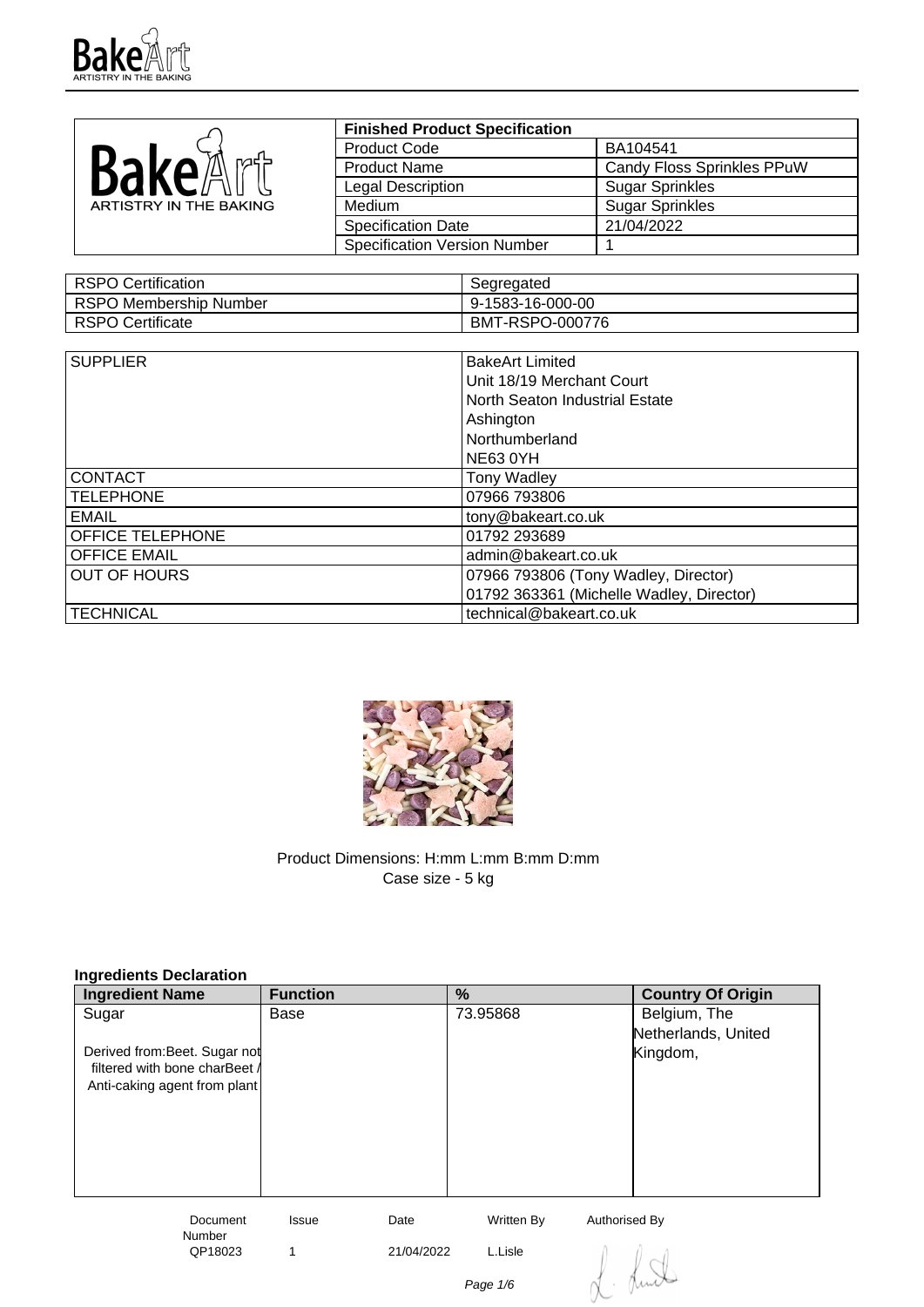

| <b>Rice Flour</b>            | <b>Base</b>        | 6.11664                     | Australia, Brazil,       |
|------------------------------|--------------------|-----------------------------|--------------------------|
|                              |                    |                             | Cambodia, Egypt, Greece, |
| Derived from: Rice. Not from |                    |                             | Guyana, India,           |
| GMO in accordance with Reg   |                    |                             | Kazakhstan, Myanmar,     |
| (EC) No 1829/2003 and (EC)   |                    |                             | Paraguay, Portugal,      |
| No 1830/2003 and their       |                    |                             | Puerto Rico, Spain,      |
| amendments Heavy metal       |                    |                             |                          |
| testing carried out on this  |                    |                             | Thailand, Turkey,        |
| ingredient                   |                    |                             |                          |
| Glucose Syrup                | <b>Base</b>        | 5.30182                     | France,                  |
|                              |                    |                             |                          |
| Derived from: Wheat (not     |                    |                             |                          |
| declarable)                  |                    |                             |                          |
| Palm Oil                     | Base               | 5.09664                     | Indonesia, Malaysia,     |
|                              |                    |                             | Papua New Guinea,        |
|                              |                    |                             |                          |
| Derived from:Palm (RSPO      |                    |                             | Solomon Islands,         |
| SG)                          |                    |                             |                          |
| Water                        | <b>Base</b>        | 2.37299                     | United Kingdom,          |
|                              |                    |                             |                          |
| Vegetable Fat (Palm          | Base               | 2.03916                     | Brazil, Colombia,        |
| Kernel, Palm Oil)            |                    |                             | Indonesia, Malaysia,     |
|                              |                    |                             | Papua New Guinea,        |
| Derived from:palm kernel,    |                    |                             |                          |
| palm (RSPO-SG)               |                    |                             |                          |
| Invert Sugar Syrup           | <b>Base</b>        | 1.63133                     | The Netherlands,         |
|                              |                    |                             |                          |
|                              |                    |                             |                          |
| Derived from: Beet           |                    |                             |                          |
| E341 (iii) Tricalcium        | Anti-caking agent  | 0.6729                      | Germany,                 |
| phosphate                    |                    |                             |                          |
|                              |                    |                             |                          |
| Derived from:Calcium - from  |                    |                             |                          |
| plant / Non declarable       |                    |                             |                          |
| carryover additive.          |                    |                             |                          |
| E415 Xanthan Gum             | <b>Thickeners</b>  | 0.61175                     | Austria,                 |
|                              |                    |                             |                          |
| Derived from: Fermentation   |                    |                             |                          |
| with Xanthomonas campestris  |                    |                             |                          |
|                              |                    |                             |                          |
| E414 Gum Arabic              | <b>Thickeners</b>  | 0.61175                     | Sudan,                   |
|                              |                    |                             |                          |
|                              |                    |                             |                          |
| Derived from: Vegetable      |                    |                             |                          |
| Stems of Acacia Senegal      |                    |                             |                          |
| E415 Xanthan Gum             | <b>Stabilisers</b> | 0.4334                      | China,                   |
|                              |                    |                             |                          |
| Derived from: Xanthomonas    |                    |                             |                          |
| Campestris                   |                    |                             |                          |
| E471 Mono - and              | Emulsifier         | 0.40783                     | Denmark,                 |
| Diglycerides of Fatty Acids  |                    |                             |                          |
|                              |                    |                             |                          |
| Derived from:Palm (RSPO-     |                    |                             |                          |
| SG)                          |                    |                             |                          |
| E422 Glycerol                | Humectant          | 0.40783                     |                          |
|                              |                    |                             | Germany,                 |
|                              |                    |                             |                          |
| Derived from:Rapeseed. In    |                    |                             |                          |
| accordance with Guideline EU |                    |                             |                          |
| 1829/2003 and EU 1830/2003   |                    |                             |                          |
| this product is free from    |                    |                             |                          |
| obligatory declaration       |                    |                             |                          |
|                              |                    |                             |                          |
|                              |                    |                             |                          |
| Document                     | Date<br>Issue      | Written By<br>Authorised By |                          |

Number<br>QP18023

1 21/04/2022 L.Lisle

L. Lund

Page 2/6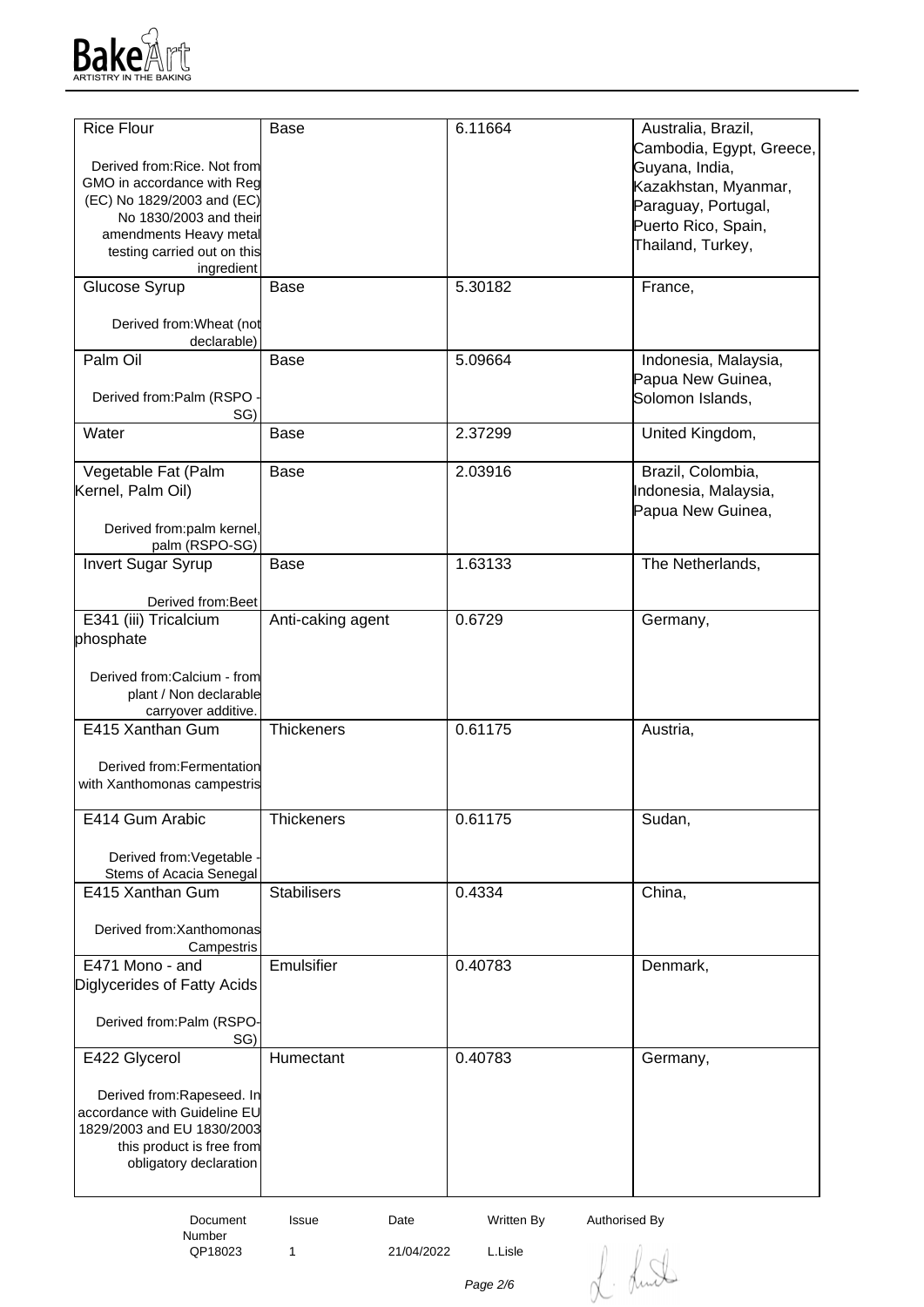

| E162 Beetroot red                | Colours                  | 0.11807   | France,                    |
|----------------------------------|--------------------------|-----------|----------------------------|
|                                  |                          |           | GermanyPolandUnited        |
| Derived from: Beta vulgaris L.   |                          |           | Kingdom                    |
|                                  |                          |           |                            |
|                                  |                          |           |                            |
| E163 Anthocyanins                | Colours                  | $< 0.1\%$ | China,                     |
|                                  |                          |           |                            |
| Derived from: Red Cabbage -      |                          |           |                            |
| <b>Extraction from Aluminium</b> |                          |           |                            |
| LakeRadish Extract               |                          |           |                            |
|                                  |                          |           |                            |
| (Raphanus Sativus) Extraction    |                          |           |                            |
| method NOT from Lake,            |                          |           |                            |
| Maltodextrin                     | Carriers                 | $< 0.1\%$ | Austria, China, Czech      |
|                                  |                          |           | Republic, France,          |
|                                  |                          |           |                            |
| Derived from: Maize / potato ·   |                          |           | Germany, Hungary, Italy,   |
| Non declarable                   |                          |           | Poland, Slovakia, Spain,   |
| CarrierCassava & Corn - Non      |                          |           | The Netherlands, United    |
| <b>GMO Cert No</b>               |                          |           |                            |
| NL19/819943500 - Non             |                          |           | States                     |
| declarable carrier               |                          |           |                            |
|                                  |                          | < 0.1%    |                            |
| Maltodextrin                     | <b>Base</b>              |           | Belgium, The               |
|                                  |                          |           | Netherlands,               |
| Derived from:Potato - Non        |                          |           |                            |
| declarable carrier               |                          |           |                            |
| E202 Potassium sorbate           | Preservatives            | $< 0.1\%$ | China,                     |
|                                  |                          |           |                            |
|                                  |                          |           |                            |
| Derived from: Sorbic Acid &      |                          |           |                            |
| Potassium Hydroxide. Sulphur     |                          |           |                            |
| dioxide & Sulphites ARE NOT      |                          |           |                            |
| (added) at concentrations of     |                          |           |                            |
|                                  |                          |           |                            |
| more than 10mg/kg - Non          |                          |           |                            |
| declarable carrier               |                          |           |                            |
| E1520 Propan-1,2-diol;           | Humectant                | $< 0.1\%$ | France, Germany, Spain,    |
| propylene glycol                 |                          |           | The Netherlands,           |
|                                  |                          |           |                            |
|                                  |                          |           |                            |
| Derived from:Synthetic - Non     |                          |           |                            |
| declarable carrier               |                          |           |                            |
| E300 Ascorbic Acid               | <b>Acidity Regulator</b> | < 0.1%    | China,                     |
|                                  |                          |           |                            |
|                                  |                          |           |                            |
| Derived from:Corn (Maize) -      |                          |           |                            |
| NON GMO IP Supply Chain          |                          |           |                            |
| Standard SGS V4.0 / Cert No.     |                          |           |                            |
| CN19/10539. Non declarable       |                          |           |                            |
| carrier                          |                          |           |                            |
| E330 Citric Acid                 | <b>Acidity Regulator</b> | $< 0.1\%$ | Austria, Belgium, Belize,  |
|                                  |                          |           |                            |
|                                  |                          |           | Czech Republic, Egypt, El  |
| Derived from: Maize              |                          |           | Salvador, Ethiopia,        |
| molasse (beet or cane) - Non     |                          |           | France, Germany,           |
| declarable carryover additive    |                          |           |                            |
|                                  |                          |           | Hungary, India, Indonesia, |
|                                  |                          |           | Mexico, Poland, Romania,   |
|                                  |                          |           | Slovakia, The              |
|                                  |                          |           | Netherlands,               |
|                                  |                          |           |                            |

## **Ingredients Declaration**

 Ingredients: Sugar, Rice Flour, Glucose Syrup, Palm Oil, Vegetable Fat (Palm Kernel, Palm Oil), Invert Sugar Syrup, Thickeners: Xanthan Gum, Gum Arabic; Stabilisers: Xanthan Gum; Emulsifier: Mono - and Diglycerides of Fatty Acids; Humectant: Glycerol; Colours: Beetroot, Anthocyanin.

> Document Number<br>QP18023

Issue Date Written By Authorised By

1 21/04/2022 L.Lisle

dunt

Page 3/6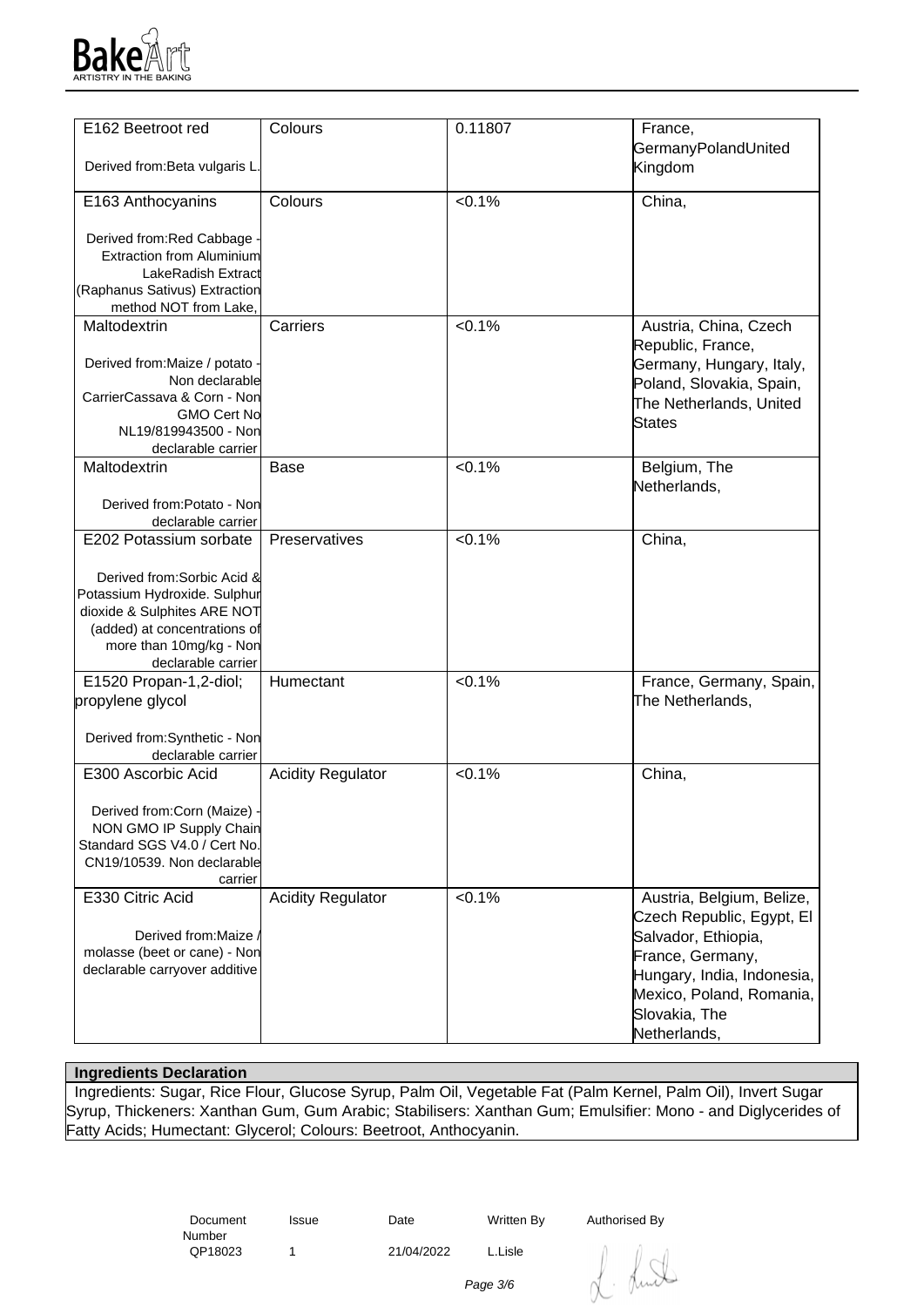

| <b>Allergy Information</b> |                                                                 |                        |  |
|----------------------------|-----------------------------------------------------------------|------------------------|--|
| <b>Peanuts</b>             |                                                                 | <b>Sesame</b>          |  |
| Fish                       |                                                                 | <b>Eggs</b>            |  |
| Soya                       |                                                                 | <b>Milk</b>            |  |
| Lupin                      |                                                                 | <b>Nuts</b>            |  |
| <b>Celery</b>              |                                                                 | <b>Mustard</b>         |  |
| <b>Crustaceans</b>         |                                                                 | <b>Molluscs</b>        |  |
| <b>Cereals</b>             |                                                                 | <b>Sulphur Dioxide</b> |  |
|                            | + Product contains, +/- Product may contain, - Does not contain |                        |  |

| والمحدود والمسارات والمستحدث<br>----<br><b>Additional Information</b> |  |
|-----------------------------------------------------------------------|--|
|                                                                       |  |

| <b>Allergen Statement</b>           |  |
|-------------------------------------|--|
| This product is free from allergens |  |

| <b>Product Shelf Life:</b>                       |    |
|--------------------------------------------------|----|
| Maximum Life from date of manufacture: in months | 12 |
| Minimum Shelf Life on Delivery: in months        |    |
| Shelf Life Once Opened: in months                | ັ  |

| <b>Nutritional Information</b> |        |
|--------------------------------|--------|
| Energy KJ                      | 1708.0 |
| <b>Energy Kcal</b>             | 403.7  |
| Fat                            | 7.1    |
| Fat (Saturated)                | 1.0    |
| of which mono-unsaturates 0.0  |        |
| of which polysaturates 0.0     |        |
| Carbohydrates                  | 84.3   |
| Sugars                         | 76.6   |
| of which polyols 0.0           |        |
| of which starch 0.0            |        |
| Protein                        | 0.4    |
| Sodium <sup>1</sup> 0.0        |        |
| Salt                           | 0.0    |
| Fibre 0.0                      |        |
| Moisture 0.0                   |        |
| Ash                            | 0.0    |

 Document Number<br>QP18023

1 21/04/2022 L.Lisle

Issue Date Written By Authorised By

Lund

Page 4/6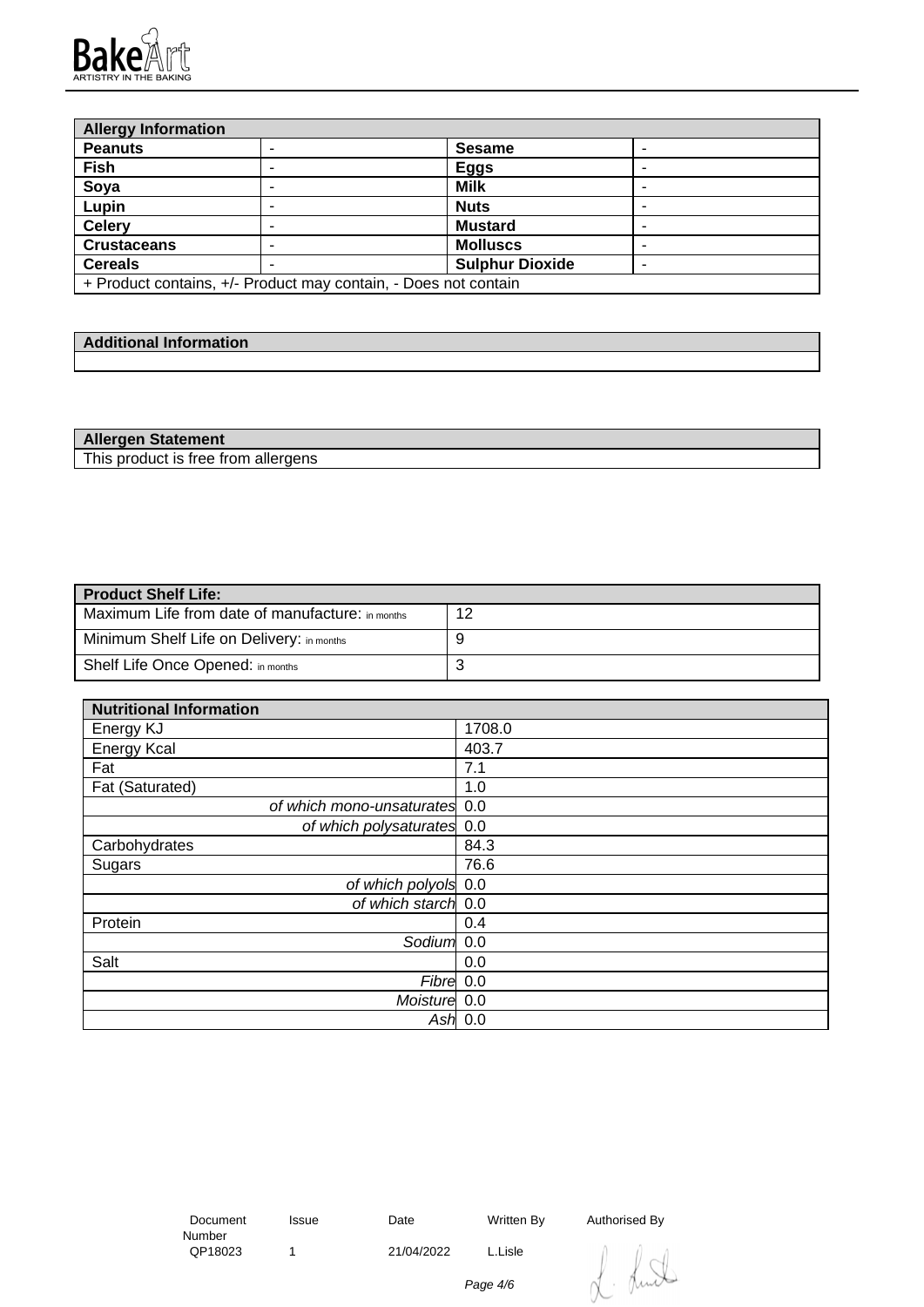

## **Recommended Storage Conditions**

Ambient storage in cool (15 - 20°C) dry conditions, protected from light and strong odours.

The natural colours used in this product are highly sensitive to light and temperature; the colour will change where variations to recommended storage conditions occur.

The natural colours used in this product are highly sensitive to pH; the colour will change where pH is < 5.5.

| <b>Packaging</b>         |                 |              |       |        |         |              |
|--------------------------|-----------------|--------------|-------|--------|---------|--------------|
|                          | <b>Material</b> | <b>Size</b>  | Guage | Weight | Qty per | Total weight |
| Component                |                 |              |       |        | pack    | per pack     |
| Blue plastic   Polythene |                 | 419 x        |       | 31.4g  |         | 62.8g        |
| bags                     |                 | 686mm        |       |        |         |              |
| Sprinkle                 | Double          | $325$ mm $x$ |       | 266.8g |         | 266.8g       |
| Box                      | Walled          | 225mm x      |       |        |         |              |
|                          | Cardboard       | $125$ mm     |       |        |         |              |

| <b>Palm Oil Percentage</b>                  |      |
|---------------------------------------------|------|
| Total Palm Oil (%)                          | 6.4  |
| Total Palm Kernel (%)                       | .14  |
| Total Palm Oil & Palm Kernel in product (%) | 7.54 |

| <b>M&amp;S Approved Sites</b> |  |
|-------------------------------|--|
| Supplier                      |  |
| Supplier Code                 |  |
| <b>Manufacturing Site</b>     |  |

| <b>Free From:</b>           |     |                            |     |
|-----------------------------|-----|----------------------------|-----|
| <b>Artificial Colours</b>   | Yes | <b>Artificial Flavours</b> | Yes |
| <b>Artificial Sweetners</b> | Yes | Preservatives              | No  |
| MonoSodiumGlutamate         | Yes | <b>Modified Organisms</b>  | Yes |
| Irradiated Ingredients      | Yes | <b>Hydrogenated Fats</b>   | Yes |

| <b>Suitable For:</b> |                           |                      |                                  |
|----------------------|---------------------------|----------------------|----------------------------------|
| Nut/Seed Allergy     | Yes                       | Lacto-Ovo Vegetarian | Yes                              |
| <b>Sufferers</b>     |                           |                      |                                  |
| Lactose Intolerance  | Yes                       | Vegetarians          | Yes                              |
| Coeliacs             | Yes                       | Vegans               | Yes                              |
| Kosher               | Yes without Certification | Halal                | <b>Yes without Certification</b> |

| ariff Code<br><b>The Company of the Company</b> |  |
|-------------------------------------------------|--|
| 9991<br>90<br>14<br>◡᠇                          |  |

 Document Number<br>QP18023

1 21/04/2022 L.Lisle

Issue Date Written By Authorised By